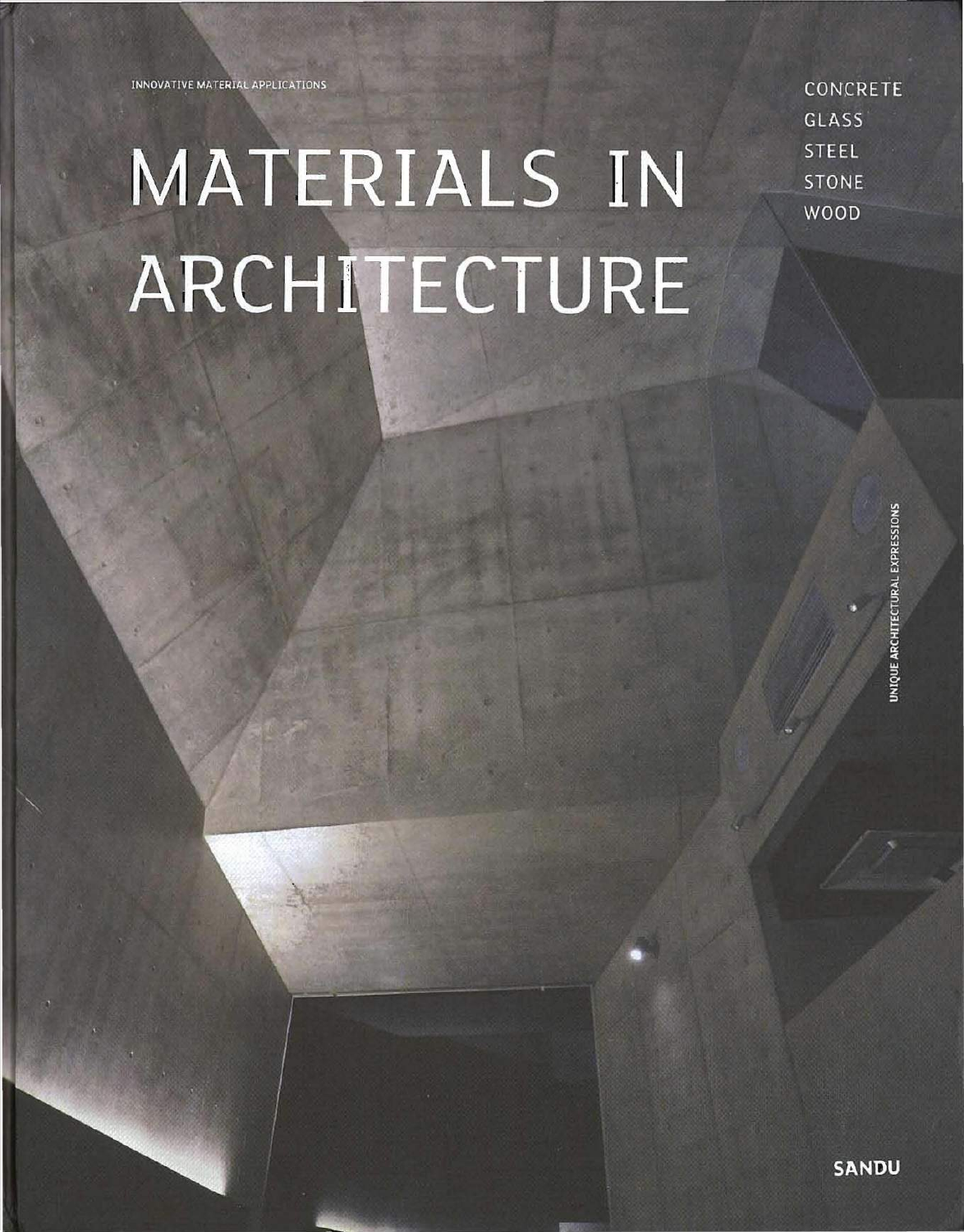106

## 106<br>Netherlands Institute for Sound and Vision

the Netherlands/ Neutelings Riedijk Architects

### **STEEL 110**

112

## <sub>112</sub><br>BMW Welt

Germany/ COOP HIMMELB(L)AU

116

#### -------------------------- Martin luther Church

Austria/ COOP HIMMELB(L)AU 120

#### CIC EnergiGUNE

Spain/ ACXT Arquitectos<br>124<br>Akron Art Museum 124

#### Akron Art Museum

USA/ COOP HIMMELB(L)AU <sup>130</sup>--------~

#### Spee Seville

Spain/ UNIA ARQUITECTOS 134

## 134<br>Car Park One at Chesapeake

USAf Elliott + Associates Architects

#### 138

#### Visp College of Further Education

Switzerland/ Bonnard Woeffray Architectes 142

#### Climate Protection Supermarket

Austria/ LOVE Architecture

#### 146

#### A.M.A. Headquarters

Spain/ Rafael de La-Hoz Arquitectos 150

#### Two Single-Occupancy Detached Houses

Switzerland/ L3P Architekten

#### 154

#### Ferretería O'Higgins

Chile/ Guillermo Hevia H. Architect - GH+A & Tomas Villalon & Francisco

#### 160 SAKURA

Japan/ MASAHIRO HARADA + MAO / MOUNT FUJI ARCHITECTS STUDIO

#### 164

#### Railway Control Centre

Spain/ moreno del valle arquitectos 170

#### Caja Vital Headquarters

Spain/ Mozas + Aguirre 174

#### UNO Elementary School Soccer Academy USA/JGMA

## STONE 178

180

## <sup>180</sup><br>Bajo Martin County

Spain/ Magén Arquitectos 184

#### Tianjin Art Museum

China/ KSP Jürgen Engel Architekten International<br>190<br>Familu Chanel

#### Family Chapel

Italy/ EXiT architetti associati

#### 194 Castro Cafe

India/ Romi Khosla Design Studios

#### 198

#### Beaumaris Dental

Australia/ Demaine Partnership 202

#### ----- Kodaly Centre

Hungary/ Építész Stúdió Ltd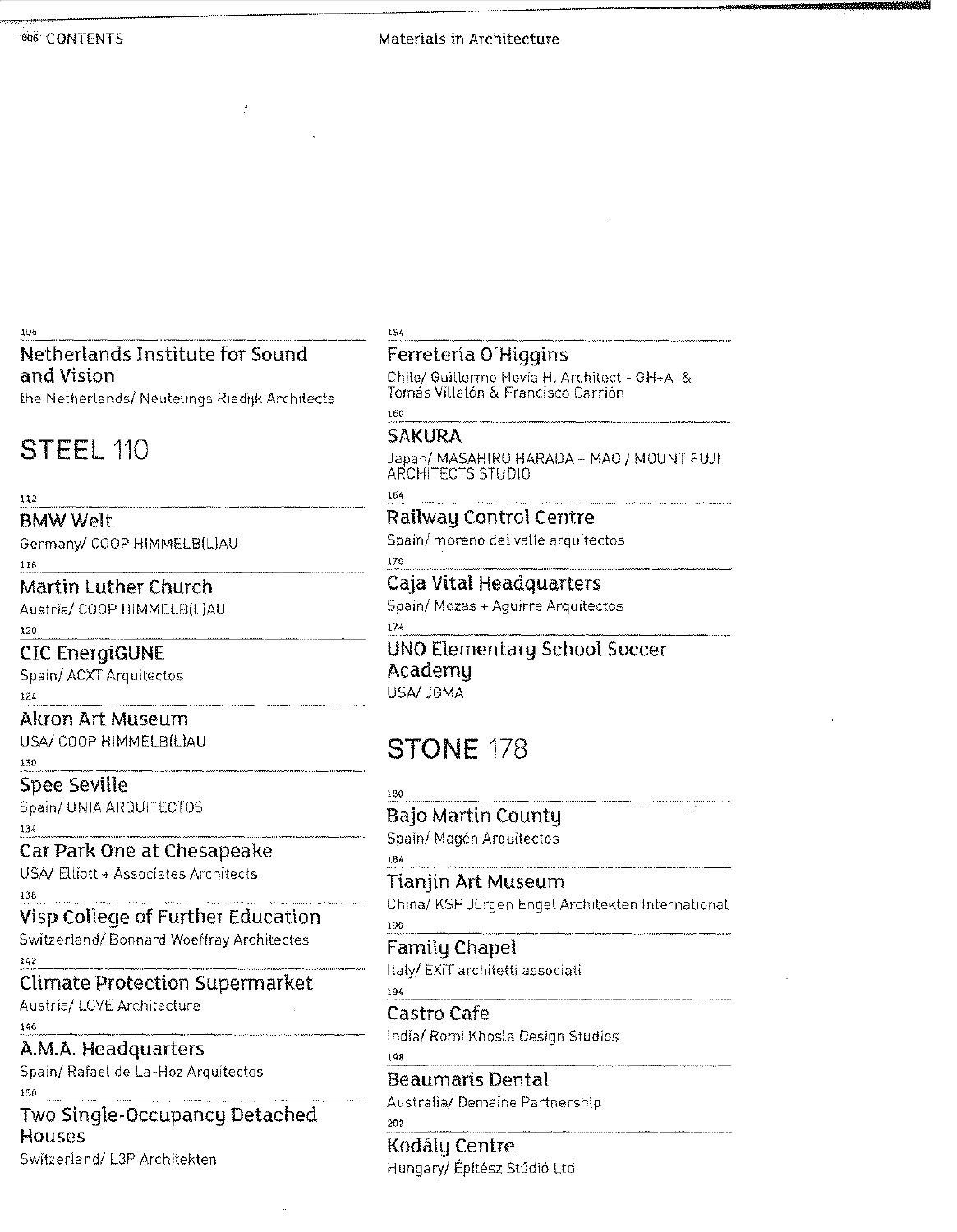#### Design

| Romi Khosla Design Studios |  |
|----------------------------|--|
| Photography                |  |
| Saurabh Pandey             |  |
| Site                       |  |
| New Delhi, India           |  |
| Area                       |  |
| 890 sam                    |  |

Castro Cafe is a cafeteria in a university campus. Due to the extreme climate conditions of New Delhi, where the summers see temperatures above 45 degrees centigrade, and the winters often see temperatures below 5 degree centigrade, this canteen was proposed as a 'semiopen-air Cafe: allowing an ambient temperature for most of the year, along with good ventilation, and varying degrees of shelter from the climate.

The building block has a kitchen block wrapped in marble cladding to the east. which is a fully enclosed space to cook and serve in. As one walks westward, the dining area becomes more and more open. At first, the eating enclosure is defined by two walls and a roof, next by one wall and the roof, then by only one wall, and finally, there is only the fioor, constructed from Kota stone. All the elements of the building are defined distinctly and independent from each other.

Throughout the interior and exterior, the eating and the seating surfaces continue, acting like stitches that tie the entire space together. The idea is to blur the boundaries between inside and outside, so that the undefined boundaries act as a negotiator between the user and the climate of New Delhi.



## **Castro Cafe**

Undefined Boundaries



#### **Northwest elevation**



**Southeast elevation** 

**10 m**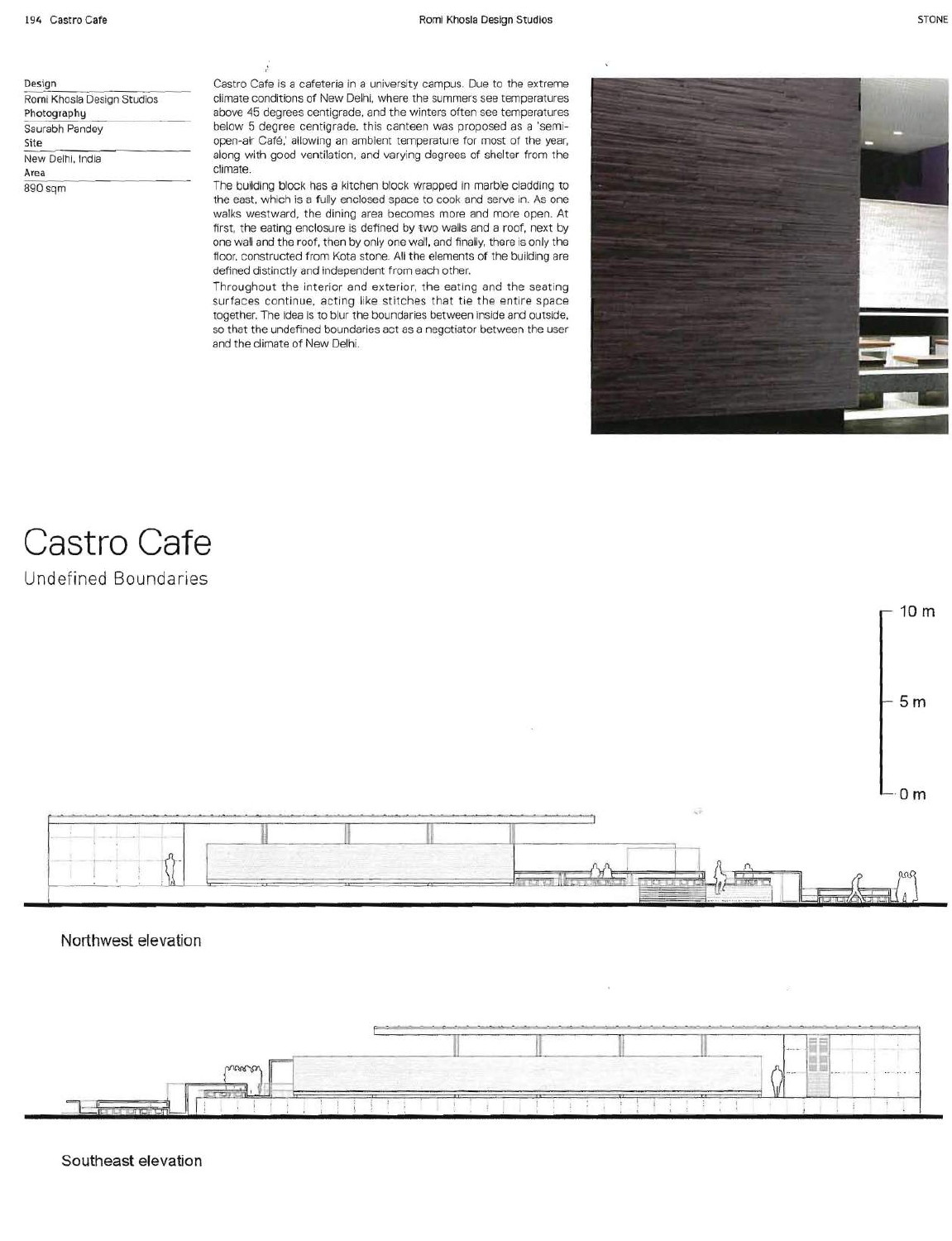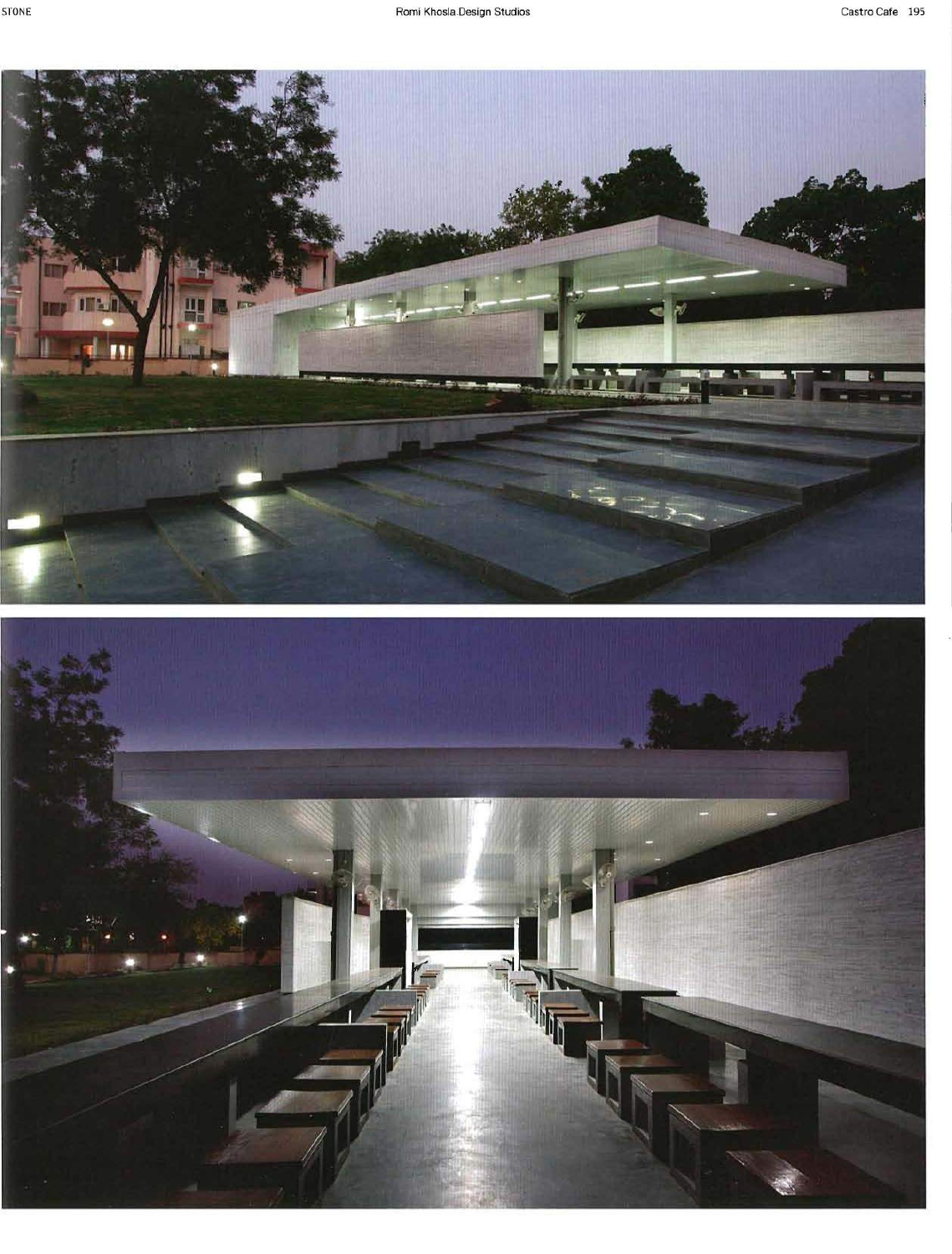Romi Khosla Design Studios